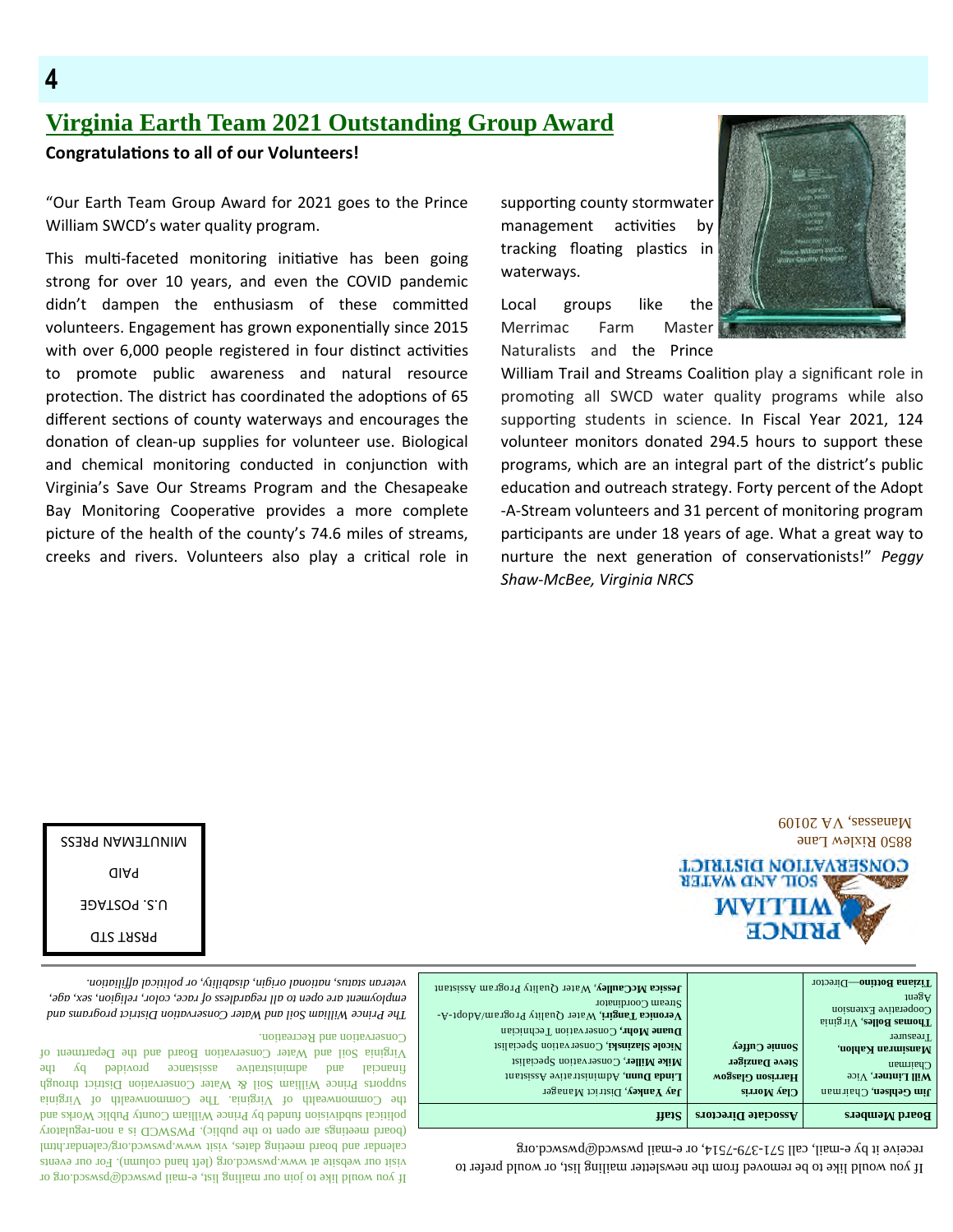

# **Conservation InFARMation**

8850 Rixlew Lane, Manassas, VA 20109 • (571) 379-7514 • pwswcd@pwswcd.org • www.pwswcd.org • facebook.com/PrinceWilliamSWCD

The mission of the Prince William Soil & Water Conservation District is to provide leadership in the conservation of soil, water, and related resources to all Prince William County citizens, through technical assistance information and education.

**4th Annual Native Plant Symposium for Beginners and Beyond** *(Page 1)*

> **Gardner's Gold** *(Page 1)*

**2022 Big County Waterway/ Wetland Cleanup Neabsco Creek Watershed** *(Page 2)*

**Are Parasites a Limiting Factor in your Sheep Operation?** *(Page 2)*

**Already Implementing BMPs on Your Farm? Get rewarded!** *(Page 3)*

> **New Tax Credit Policies** *(Page 3)*

**Poultry Owners: Avian Influenza** *(Page 3)*

> **Tillage Survey** *(Page 3)*

**Virginia Earth Team 2021 Outstanding Group Award** *(Page 4)*

# **Winter 2021-2022**

### **4th Annual Native Plant Symposium for Beginners and Beyond**

#### **Stop Mowing, Start Growing!**

Registration is now OPEN for the 4TH Annual Native Plant Symposium for Beginners and Beyond. The symposium is designed to introduce landowners to the benefits and beauty of using native plants in the landscape. This event will be completely virtual.

**DATE**: February 12, 2022

**TIME**: 9AM to 2:30PM

**COST**: \$15

#### **REGISTRATION LINK**:

go to our website at www.pwswcd.org or scan the QR code:



Our Keynote Speaker will be Matt Bright, the Conservation Manager with Earth Sangha. Matt will speak on Planting to Create Native Plant Communities. Earth Sangha is a DC area, non-profit, volunteer -based program focused on propagating local native plants for the restoration of local native plant communities.

As in previous years we will offer a variety of breakout sessions in addition to the Keynote speaker. Breakout Sessions will include: *Meadows*; *How Backyard Gardeners can help Combat Climate Chaos*; *Herbaceous Perennial Naves for the Suburban Yard*; *Building*



*Healthy Soils*; Native *Edible & Medicinal Plants*; *Native Bees Need Native Plants*; *Selecng and Planng Trees for Life*; *Common Mid-Atlanc Garden Invasive Plants*; and *Container Gardening with Natives*. You will find the material covered can be applied to properties small and large, suburban and rural, HOA common land and private lots. Registration is filling up fast, so make sure you register soon!

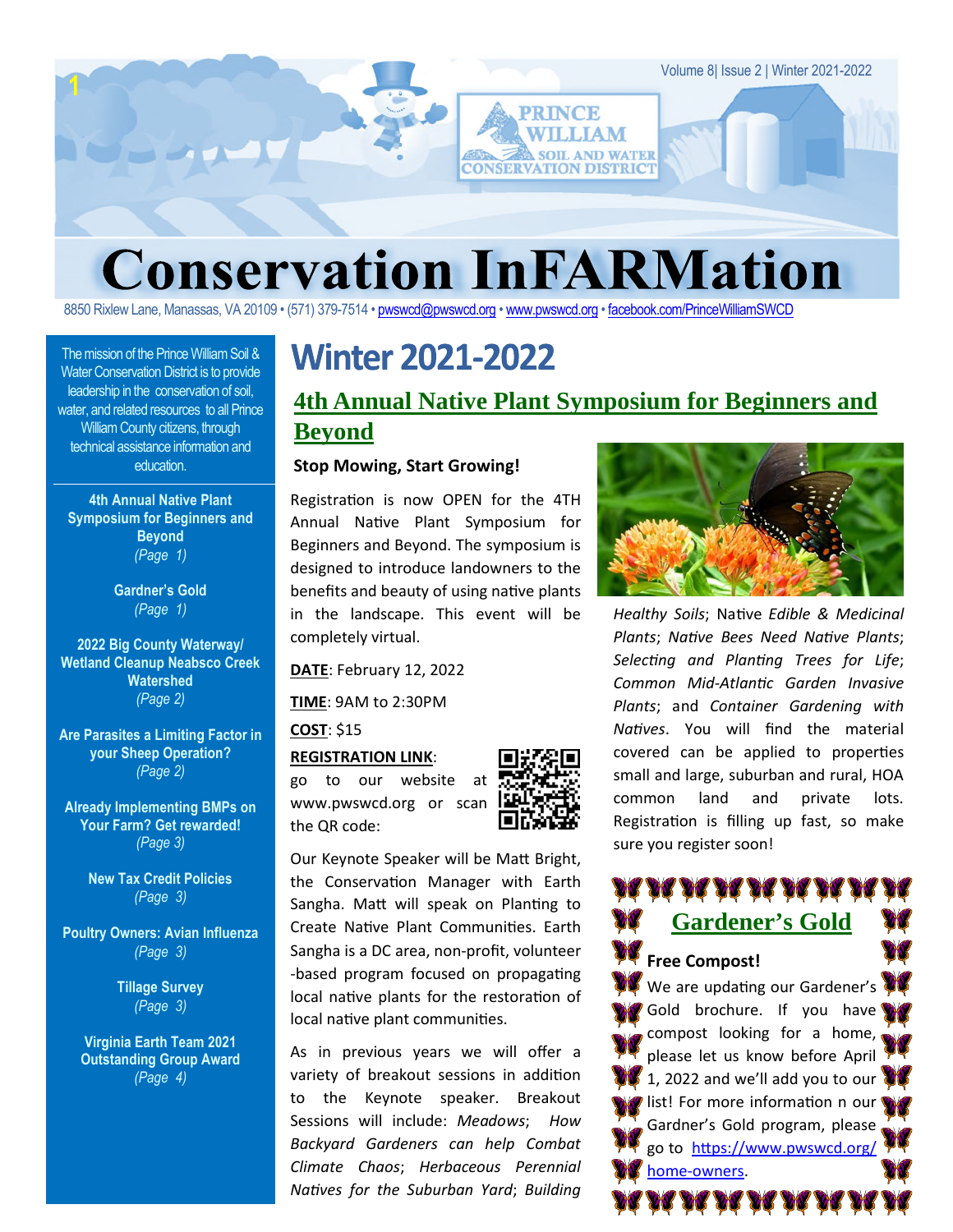## **2022 Big County Waterway/Wetland Cleanup Neabsco Creek Watershed**

#### **THINK GLOBAL, ACT LOCAL**

#### **WHAT:**

Join the Conservation District for water quality and plastic pollution awareness in Prince William County.

Come celebrate the County's first Trash Trap and give a treat to this beautiful scenic site of the Potomac Heritage National Scenic Trail. Clean-up supplies will be provided. Boots/waders are recommended.

#### **WHEN**:

Saturday, March 5th, 9am – 12pm

#### **WHERE**:

- Neabsco Eagles Park (@15801 Neabsco Rd. Woodbridge, VA. 22191)
- Neabsco Regional Park / Neabsco Boardwalk (@15125 Blackburn Rd, Woodbridge, VA 22191)

Contact secretary@pwtsc.org for more information

For Registration visit: www.pwtsc.org

*\*\*Safety guidelines will be enforced for everyone's protecon, including wearing a face mask and* *maintaining physical distancing from other parcipants outside their household.*

*Organized by Prince William Trails and Streams Coalion (PWTSC), Woodbridge Potomac Community Civic Association (WPCCA) and the Conservation District's Water Quality Partners for Clean Waterways in PWC!*



### **Are Parasites a Limiting Factor in your Sheep Operation?**

**The following is a reprint from March 2 2021 by Bill Fosher, Granite State Graziers coordinator and New Hampshire sheep producer** *(Previously published in On Pasture: March 1, 2021)*

The parasites that infest sheep can be an enormous drag on sheep production. Year in and year out, they probably cause more death and disease in some producers' lamb crops than any other single factor, including predators.

The days when the answer to parasite management was to drench all the sheep every month are behind us. Parasites have started to evolve resistance to various classes of de-wormers. The problem with chemical resistance is so pronounced in some parts of the Southeast US that there are farms where no de-wormers work anymore and there is at least some degree of chemical resistance nearly every place where worms are a problem.



To explore in depth more

information on these subjects please go to:  $\frac{https://}{https://}$ u.osu.edu/sheep/2021/03/02/are-parasites-a-limitingfactor-in-your-operation/

To explore other Sheep and Goat management articles, please follow the link below to the articles on the Small Ruminate Page: www.pwswcd.org/small-ruminants